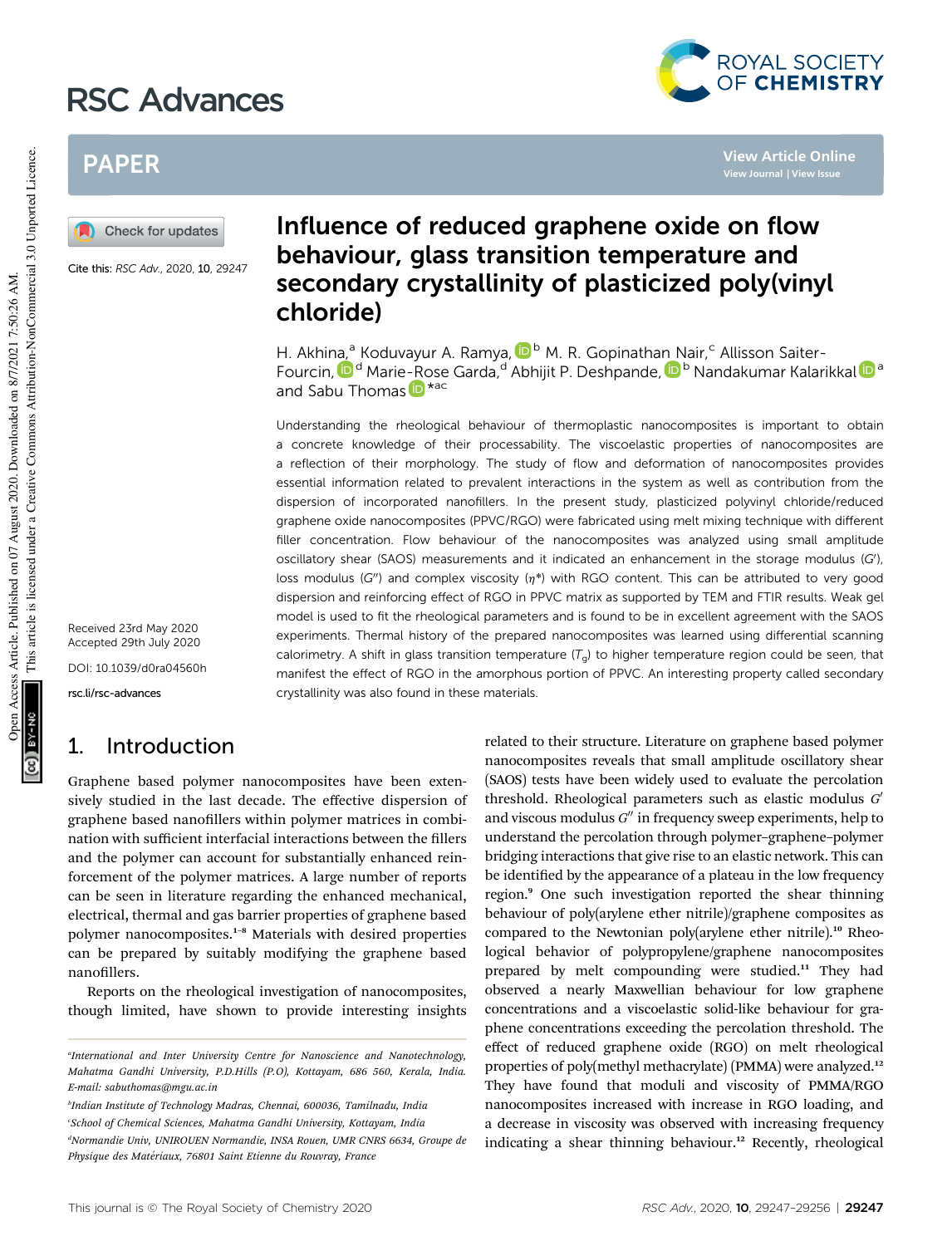properties of three different nanocomposites, consisting of graphene oxide (GO), RGO, and polyhedral oligomeric silsesquioxane grafted reduced graphene oxide (RGO-POSS) as nanofillers with poly dimethyl siloxane (PDMS) matrices, were investigated by large amplitude oscillatory shear (LAOS).<sup>13</sup> They have noticed that different surface functionalization of nanoparticles resulted in different rheological behaviour due to the formation of different network-like structures. Phase transition and anomalous rheological behaviour of polylactide/graphene nanoplatelets (GNP) nanocomposites have been reported.<sup>14</sup> GNP incorporation significantly enhanced the linear viscoelastic properties of PLA particularly its storage modulus, which showed weaker frequency dependency in the low frequency region with increasing GNP loading.

The interestingly high surface area of graphene has an impact on glass transition temperature  $(T_{\rm g})$  values of host polymer matrices and can make them more suitable for desired applications. Composite preparation methods such as solvent and melt mixing, which do not involve covalent bonding to the graphene surface, are generally incapable of providing enough restriction by interactions between the matrix polymers and fillers. However, the chains of polar polymers with low  $T_g$  can be confined by strong hydrogen bonding to graphene containing oxygen groups (RGO, thermally reduced graphene (TRG), *etc.*) leading to an increase in  $T_{\rm g}$ .<sup>15</sup>  $T_{\rm g}$  of PMMA is found to increase up to 29 °C by the incorporation of 0.05 wt% TRG.<sup>16</sup>

In the present study, poly(vinyl chloride) (PVC) is chosen as the polymer matrix. Because of its widespread use as a fabricating material, considerable work has been done so far on determining the properties of both plasticized and unplasticized PVC.<sup>17</sup>–<sup>20</sup> Plasticized PVC (PPVC), also called as "Flexible PVC", can be prepared by adding required amount of plasticizers in the PVC. Structurally, PVC consists of primary and sub primary particles which are hard to plasticize into a homogeneous mixture, and hence PVC shows particulate flow characteristics. Partial crystallinity of the PPVC is considered as the primary cause for its relatively high elastic modulus compared to the other plasticized purely glassy polymers.<sup>21</sup> Normally, plasticization of PVC leads to the lowering of  $T_g$ , and the degree and nature of lowering is controlled by the amount and the type of the plasticizer.

A few research studies have been reported in the literature on the rheological and thermal properties of PPVC/RGO nanocomposites, however to our knowledge; no work has been reported on the effect of RGO on the secondary crystallinity of PPVC. In the present study, PPVC/RGO nanocomposites were

prepared using melt mixing method. A comprehensive study on the flow behaviour was carried out to understand the effect of RGO on the rheological behaviour of the PPVC nanocomposites. Morphology of the prepared nanocomposites was examined using TEM. Differential scanning calorimetry was used to explore the  $T_g$  and secondary crystallinity of PPVC/RGO nanocomposites. As the accurate determination of the  $T_g$  in the case of PPVC and its nanocomposites was difficult, physical aging procedure was carefully performed for determination of  $T_g$ . Finally, the morphology–property correlation has been established.

## 2. Experimental

### 2.1 Materials & methods

PVC (*K* value 67) was kindly provided by Reliance Industries Limited. The dioctyl phthalate (DOP) is used as the plasticizer and the heat stabilizers such as zinc stearate,  $[\text{Zn}(\text{O}_2\text{C}_{18}\text{H}_{35})_2]$ , 98%], and calcium stearate,  $[Ca(O_2C_{18}H_{35})_2]$ , were procured from Chem Lab. Graphite powder,  $KMnO<sub>4</sub>$ , NaNO<sub>3</sub>, H<sub>2</sub>SO<sub>4</sub>, and  $30\%$  H<sub>2</sub>O<sub>2</sub> were procured from Merck. All materials were used as received.

Firstly, GO was synthesized using a previously reported procedure.<sup>23</sup> The obtained GO was dried and then reduced using thermal reduction method at a temperature of 200  $^{\circ}$ C for 2 hours to obtain RGO.<sup>24</sup> PPVC/RGO nanocomposites were prepared by melt compounding technique using Haake mixer at 170 °C for 7 minutes at a rotor speed of 60 rpm. Different amount of filler  $(0.5, 1, 2, 4)$  and 5 phr) was used for the preparation of nanocomposites. Then, 2 mm thick sheets were prepared using compression molding machine at 175 °C. Formulation for the PPVC–RGO composites and the sample code are given Table 1.

#### 2.2 Characterization techniques

Transmission electron microscopy (TEM) was performed with a JEOL 2100 facility to understand the morphology of prepared PPVC/RGO nanocomposites under an accelerating voltage of 200 kV. The rheological measurements were conducted in a stress controlled rheometer (Physica MCR301, Anton Paar) using a roughened parallel plate geometry (25 mm diameter) with a gap of 2.0 mm. The bottom plate comes with a Peltier system that does fast and precise temperature control. A glass solvent trap was used to avoid any drying of the sample due to solvent loss at higher temperatures.

| <b>Table 1</b> Formulation for the PPVC/RGO composites and the sample code |                        |                     |             |                               |             |  |
|----------------------------------------------------------------------------|------------------------|---------------------|-------------|-------------------------------|-------------|--|
| $PVC$ ( $phr$ )                                                            | Calcium stearate (phr) | Zinc stearate (phr) | $DOP$ (phr) | $RGO$ (phr)                   | Sample code |  |
| 100                                                                        |                        |                     | 40          |                               | <b>PPVC</b> |  |
| 100                                                                        |                        |                     | 40          | $0.50$ $(0.495 \text{ wt\%})$ | PPVCRGO.5   |  |
| 100                                                                        |                        |                     | 40          | $1(0.990 \text{ wt\%})$       | PPVCRGO1    |  |
| 100                                                                        |                        |                     | 40          | $2(1.98 \text{ wt})$          | PPVCRGO2    |  |
| 100                                                                        |                        |                     | 40          | $5(4.95 \text{ wt})$          | PPVCRGO5    |  |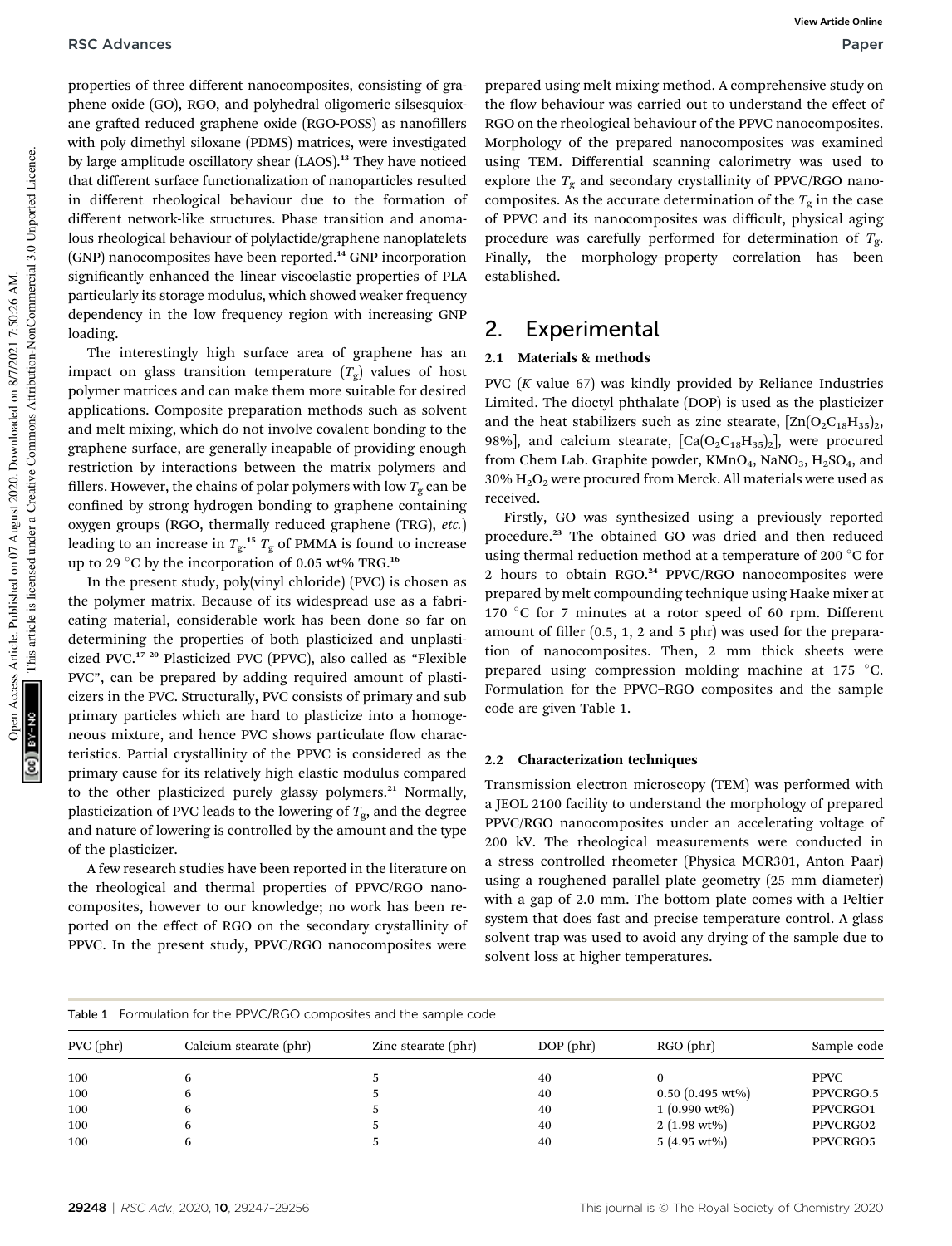Dynamic strain sweep experiments were performed to determine the linear viscoelastic region at different temperatures (165-185  $^{\circ}$ C) in the strain amplitude range of 0.01-100% at a constant frequency of 1 Hz. Then, frequency sweep experiments were done from 50 down to 0.1 Hz at constant low strain amplitude within the linear viscoelastic region.

FT-IR spectra were recorded on PerkinElmer FT-IR spectrometer in attenuated total reflectance (ATR) mode between a frequency range of 4000 to 500  $\rm cm^{-1}$ . Fifteen scans were done at a resolution of 4  $\rm cm^{-1}.$ 

DSC experiments were conducted on a thermal analysis instrument *i.e.* the heat flow calorimeter (DSC TA 2920 CE), coupled with a Refrigerated Cooling System (RCS). The apparatus was calibrated for temperature and enthalpy by using standard sample as indium. These experiments were conducted under inert nitrogen atmosphere with a flow of 50 mL  $\mathrm{min}^{-1}$ . First experiments have been performed on each sample in order to have a global view of the thermal signature and to erase the thermal history: the samples were cooled down to  $-45$  °C and then heated up to 190 °C with a heating rate of 10 °C min $^{-1}$ . Then, the samples were cooled down and maintained at the aging temperature of  $-10$  °C, for a duration of 15 hours. This

corresponds to an aging procedure. At the end of the aging procedure, the samples were immediately cooled down to  $-45\,^{\circ}\textrm{C}.$  The samples were then heated from  $-45\,^{\circ}\textrm{C}$  up to 130  $^{\circ}\textrm{C}$ at a heating rate of 10  $^{\circ} \mathrm{C}$  min $^{-1}$ . This first signal corresponds to the "aged" curves in the figures and will contain the signature of the aging procedure, *i.e.* an endothermic peak superimposed on to the heat flow step corresponding to the glass transition. A second heating ramp (corresponding to the "unaged" curves in the figures) is then performed from  $-45$  °C up to 130 °C in order to check the thermal stability of the sample during the aging procedure. Indeed, the "aged" and "unaged" curves have to be superimposable before and after the glass transition region if nothing happened during the aging procedure. If not, one can consider that during this procedure chemical degradation and/ or changing in microstructure have happened.

## 3. Results and discussion

### 3.1 Morphology

It is well known from earlier studies that homogeneous dispersion of graphene in polymer matrix plays a major role in the improvement of properties. Following are the TEM images



Fig. 1 TEM images of PPVC/RGO nanocomposites: (a) PPVCRGO0.5, (b) PPVCRGO1, (c) PPVCRGO2 and (d) PPVCRGO5 (RGO sheets are denoted using arrows).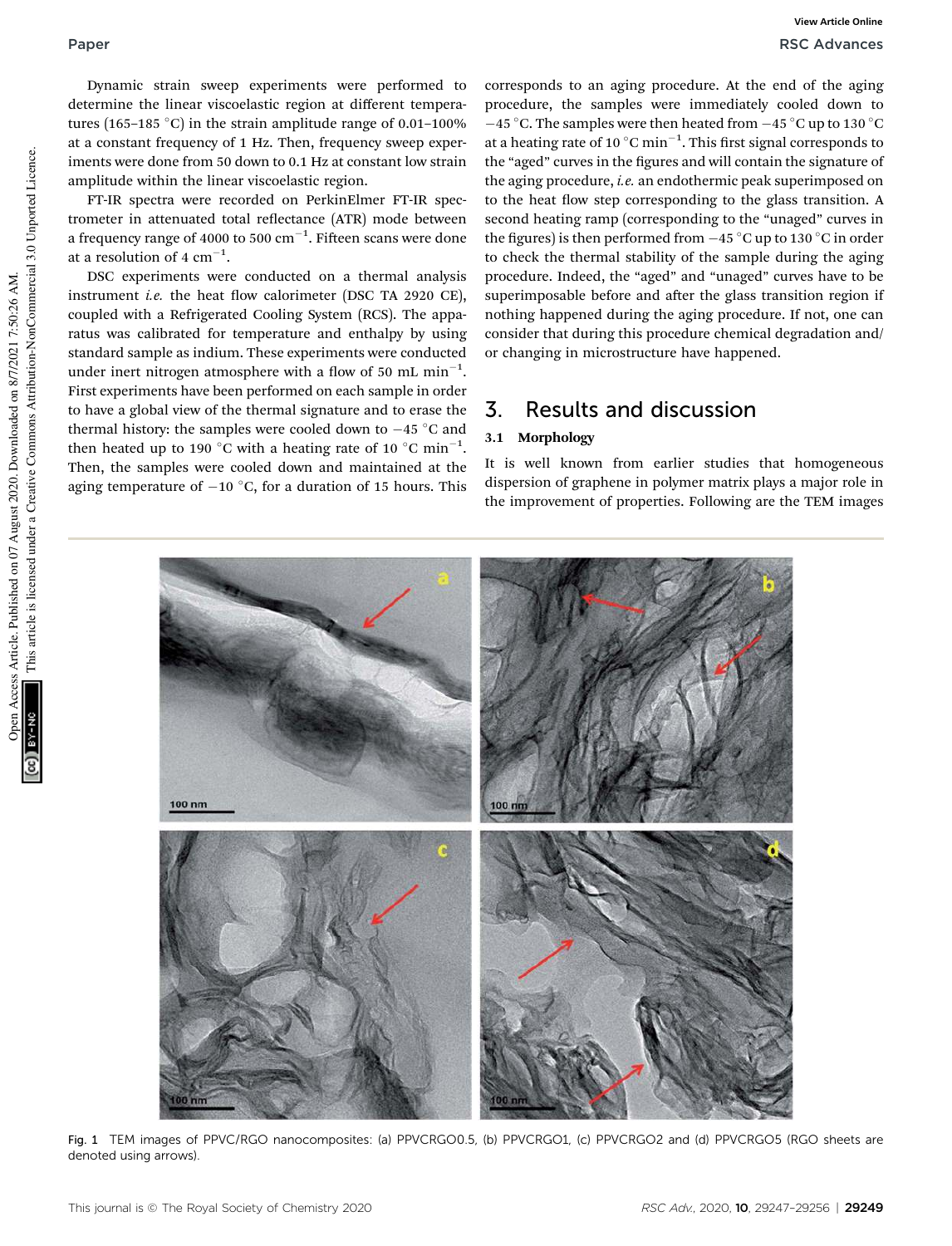(Fig. 1) of PPVC/RGO nanocomposites. They reveal an exfoliated morphology of the RGO nanosheets, which are very well dispersed in PPVC matrix without much aggregation. At low filler loading (0.5 phr) the number of RGO sheets is insufficient to form a continuous network and thin sheets of RGO are found to be scrolled into a tubular shape. Similar results have been reported for isolated thin carbon sheets.25,26 In the case of nanocomposite having 1 phr (Fig. 1(b), sample PPVCRGO1) one can see an inter connection of the nanosheets forming a continuous network along with some stacked portions. Higher filler loading leads to an increasing number of polymer filler interfaces (Fig. 1(c) and (d)) as well as a network of RGO throughout the PPVC matrix.

#### 3.2 Rheological behaviour

Rheology of nanocomposites is sensitive to the structure, particle size, shape and surface characteristics of the nano

phase. Thus, rheology can be intensively used as a tool to assess the state of the dispersion in nanocomposites directly in the molten state. Understanding the rheological behaviour of nanocomposite melts helps to decipher information related to processability as well as microstructure. Hence to elucidate the network formation of RGO in PPVC, the nanocomposites were subjected to oscillatory shear in the linear viscoelastic region at 175 °C. Some set of experiments were repeated and the results were very much reproducible. First we have conducted strain sweep experiments in order to find the linear viscoelastic region.

It is well known from literature that the storage modulus  $(G^{\prime})$ at low frequencies (or the elastic modulus at low shear rates) can provide maximum information on the quality of dispersion of graphene nanosheets in the polymer matrix.<sup>27</sup> Therefore, frequency sweep measurements were carried out for evaluating the dispersion, interactions prevalent in the systems and the



Fig. 2 Rheological behaviour of nanocomposites: experimental and theoretical quantities of storage modulus (a), loss modulus (b) and complex modulus (c).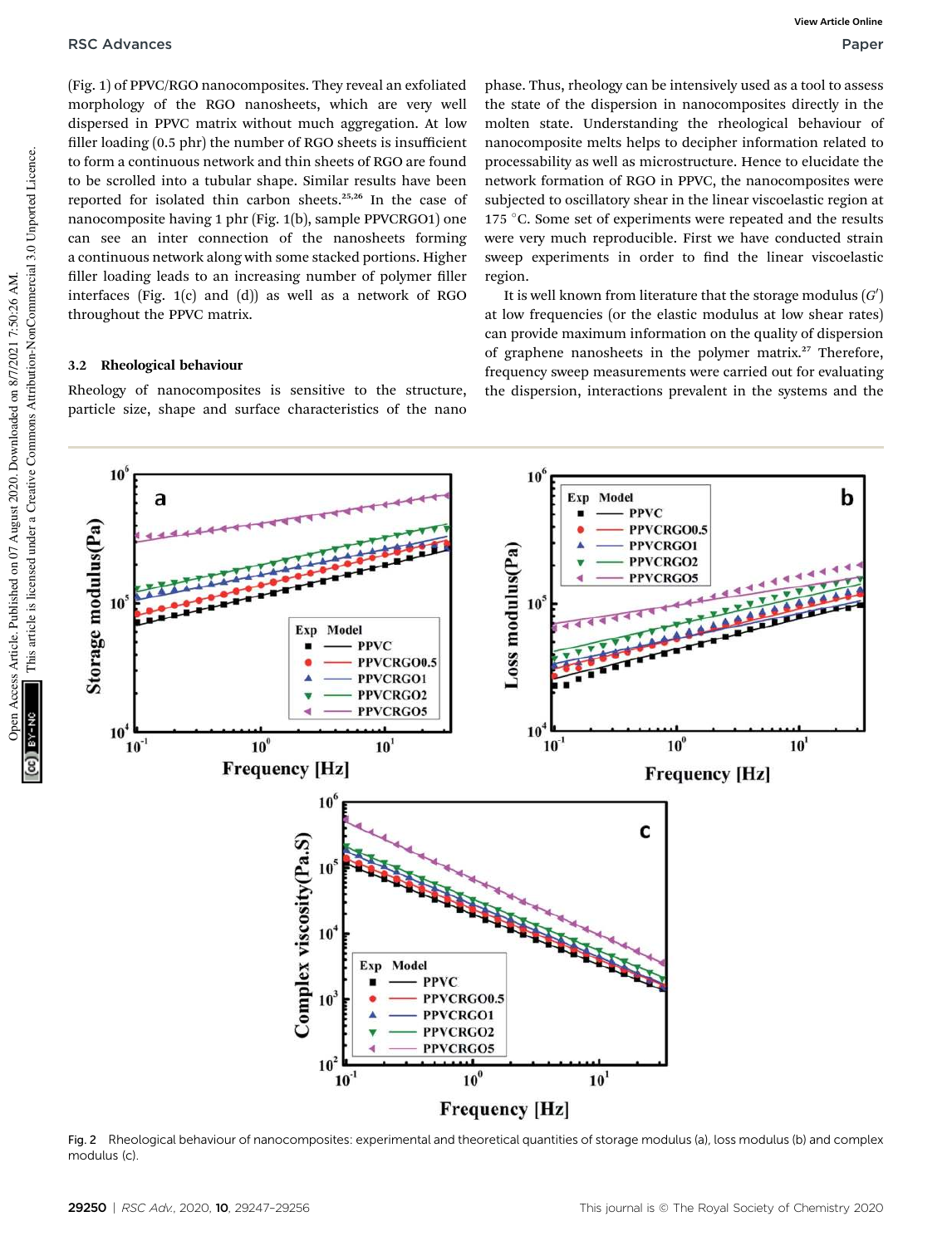

Fig. 3 Schematic showing the network evolution of RGO in PPVC matrix.

This article is licensed under a Creative Commons Attribution-NonCommercial 3.0 Unported Licence. This article is licensed under a Creative Commons Attribution-NonCommercial 3.0 Unported Licence. Open Access Article. Published on 07 August 2020. Downloaded on 8/7/2021 7:50:26 AM. pen Access Article. Published on 07 August 2020. Downloaded on 8/7/2021 7:50:26 AM.

effect of RGO loading on the rheological response of PPVC. The effect of RGO on the viscoelastic properties of PPVC is explored in Fig. 2. Material functions of the nanocomposites such as the  $G'$ , loss modulus  $(G'')$  and complex viscosity  $(|\eta^*|)$  are plotted as a function of frequency at 175  $^{\circ}$ C. These can be called as the dynamic mechanical spectra of the PPVC/RGO nanocomposites as each showcases signatures of the microstructure of the corresponding composite. It is clearly understood from the rheological data that for all the nanocomposites as well as the neat sample,  $G'$  is greater than  $G''$  in the measured frequency range. This is a clear evidence for the elastic behaviour of the PPVC matrix. Similar response has been reported earlier for plasticized PVC.<sup>28</sup> Fig. 2(a) presents the variations of  $G'$  of the PPVC and its nanocomposites with frequency. PPVC shows a clear terminal response in the low frequency regime. The *G'* increases in the presence of RGO and the increase is monotonous with the increase in loading. This enhancement in  $G'$  can be attributed to the reinforcing effect of RGO resulting in an effective dispersion of RGO in the polymer matrix due to interactions between PPVC and RGO. It is further supported by TEM images of the nanocomposites (Fig. 1) wherein an exfoliated morphology of the RGO sheets in the polymer matrix can be seen. Even though a slight increase in storage modulus is observed with RGO loading, a major improvement in storage modulus could be seen for the composite having 5 phr RGO. This can be due to the formation of 3D network of filler and

hence it can be considered as the percolation threshold for this system.

At lower RGO concentrations, RGO sheets exist as individual units rather than forming interconnected networks. At medium concentrations, *i.e.* near the percolation threshold concentration, a polymer bridged RGO network is formed in the nanocomposites. It causes a decreased chain mobility of the polymer and as a result, the rheological properties begin to exhibit a pseudo solid-like behaviour. When the RGO concentration is



Fig. 4 Variations of storage modulus with filler loading.

| $RGO$ (phr)  | Weak gel parameters | Temperature (°C) |            |            |            |              |  |
|--------------|---------------------|------------------|------------|------------|------------|--------------|--|
|              |                     | 165              | 170        | 175        | 180        | 185          |  |
| $\mathbf{0}$ | $\boldsymbol{B}$    | 212 186.76       | 164 061.58 | 123 711.69 | 98 990.29  | 71 972.45    |  |
|              | n                   | 0.19             | 0.22       | 0.23       | 0.30       | 0.33         |  |
| 0.5          | $\boldsymbol{B}$    | 245 393.37       | 181 286.35 | 148 016.30 | 117 410.86 | 116 656.36   |  |
|              | $\boldsymbol{n}$    | 0.18             | 0.20       | 0.23       | 0.27       | 0.25         |  |
| $\mathbf{1}$ | $\boldsymbol{B}$    | 295 690.09       | 201 152.36 | 174 752.49 | 133 655.14 | 1 248 866.22 |  |
|              | $\boldsymbol{n}$    | 0.17             | 0.19       | 0.19       | 0.26       | 0.22         |  |
| 2            | $\boldsymbol{B}$    | 268 890.13       | 132 905.36 | 211 300.80 | 174 052.75 | 124 282.50   |  |
|              | $\boldsymbol{n}$    | 0.19             | 0.22       | 0.21       | 0.21       | 0.29         |  |
| 5            | $\boldsymbol{B}$    | 290 160.61       | 391 898.08 | 430 140.34 | 243 531.58 | 290 160.61   |  |
|              | n                   | 0.19             | 0.19       | 0.14       | 0.25       | 0.19         |  |

|  |  |  | Table 2 Weak gel parameters gel strength (B) and relaxation exponent (n) for nanocomposites |
|--|--|--|---------------------------------------------------------------------------------------------|
|  |  |  |                                                                                             |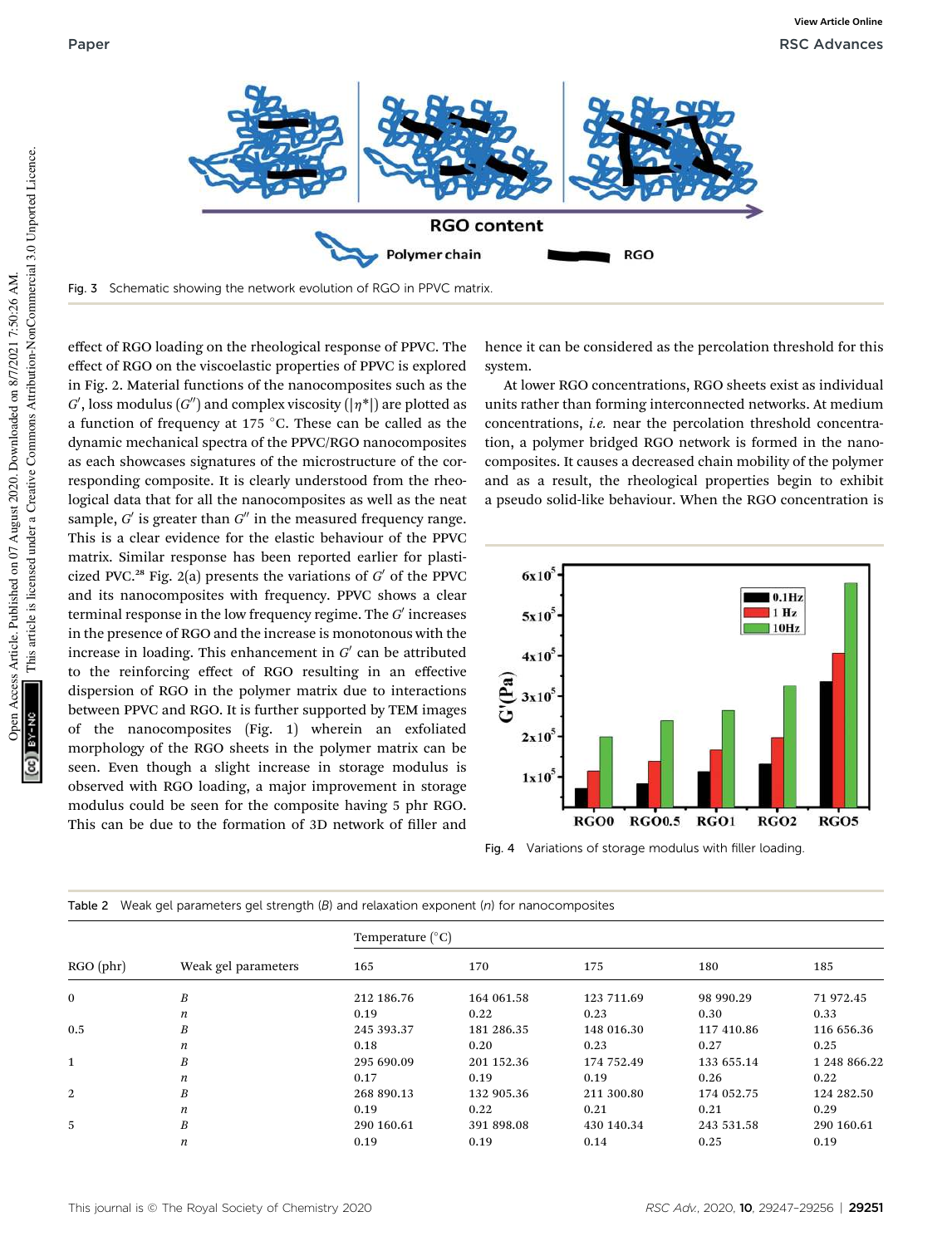high enough to follow a percolation path, 3D network is constructed in the nanocomposites. Within this network the motion of RGO sheets is hindered by the adjacent ones. The schematic showing the network evolution of RGO in PPVC matrix is shown in Fig. 3.

The variation of *G*<sup>*n*</sup> with frequency is shown in Fig. 2(b). It can be observed that G" of the filled systems shows same trend as that of G' and its magnitude only slightly increased with increase in frequency or became less dependent on frequency range. The G" is higher for nanocomposites than the neat PPVC. The diminished dependence of  $G'$  and  $G''$  of the nanocomposites at higher filler concentration is an indication of the solid network formation by RGO sheets.<sup>29</sup> Corresponding complex flow curves are plotted in Fig.  $2(c)$ . The flow properties of PPVC and its nanocomposites with different filler loading are found to change with the increase in frequency. The value of complex viscosity increased with RGO concentration in the

whole frequency range and exhibits a shear thinning behaviour. At higher frequencies (or shear rates) the chains become disentangled and will be oriented in the direction of shear. Thus, the resistance of chains moving past one another, *i.e.* the viscosity, decreases.<sup>30</sup>

As the PPVC and it nanocomposites based on RGO showed the gel like behaviour, weak gel model has been used to theoretically fit rheological parameters such as storage modulus, loss modulus and complex viscosity. The solid lines in the plots (Fig.  $2(a)$ –(c)) represent the theoretical fitting using weak gel model. Based on weak gel model, the complex modulus is given by the following equation. $31-33$ 

$$
G^*(w) = B(iw)^n = Bw^n \cos\left(\frac{n\pi}{2}\right) + iBw^n \sin\left(\frac{n\pi}{2}\right) \tag{1}
$$

where *G*\* is the complex modulus, *B* is the gel strength and *n* is the relaxation exponent (shear thinning index). The weak gel parameters for PPVC/RGO composites are given in Table 2. The



Fig. 5 Effects of temperature on storage modulus and complex viscosity of PPVC and PPVCRGO1 (experimental and theoretical).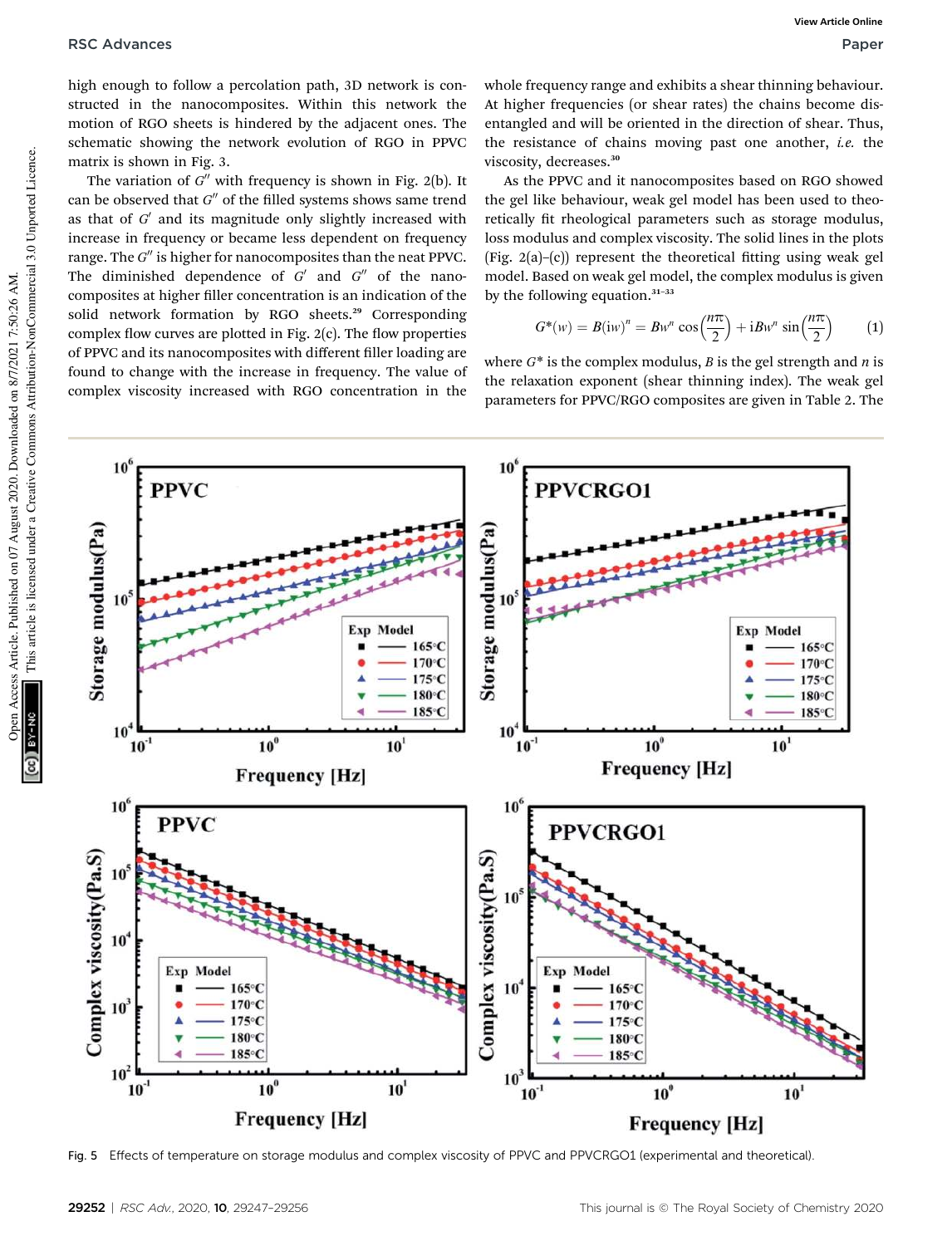gel is soft when *B* is smaller and *n* is large *i.e.*  $n \rightarrow 1$  and hard when B is higher and *n* is small *i.e.*  $n \rightarrow 0$ . It has been reported that many systems exhibit a particular trend for *B* and *n* respectively.25,26 Here one can observe an increase in gel strength (*B*) with RGO loading and is found to be highest with nanocomposites having 5 phr RGO. It may due to the three dimensional network structure formed by the RGO sheets. Also, *B*-decreases with temperature due to the decrease of this network coordination.<sup>31</sup> The parameter  $n$  is strongly dependent on the molecular and structural factors that affect the development of long range connectivity in such systems. Highly entangled high molecular weight polymers exhibit low values of *n*. 34

3.2.1 Variations of storage modulus with filler loading. The variations of  $G'$  of the PPVC nanocomposites with the loading of RGO at different frequencies are plotted in the Fig. 4. As the filler loading increases the  $G'$  also increases, this can be attributed to the high polymer/filler interactions.<sup>9</sup>

3.2.2 Effect of temperature on storage modulus and complex viscosity. In order to understand the effect of temperature on the rheological behaviour of nanocomposites, frequency sweep analysis was conducted at different temperatures ranging from 165  $^{\circ}$ C to 185  $^{\circ}$ C at an interval of 5  $^{\circ}$ C. The possibility of migration of plasticizer has not been investigated in this paper. That will be studied future.

Fig. 5 shows the effects of temperature on the  $G'$  and  $\eta^*$ values of neat PPVC as well as PPVCRGO1. The  $G'$  and  $\eta^*$ decrease with increase in temperature as expected for polymeric systems that often exhibit rubbery states at higher



Fig. 6 FTIR spectra of RGO and PPVC/RGO nanocomposites.

temperatures. Decrease in  $G'$  with increase in temperature is common for all nanocomposites and it may be attributed to the increase in mobility of polymer chains. The theoretical values of  $G'$  and  $\eta^*$  of all systems were calculated using the weak gel model (eqn (1)) and found to be in excellent agreement with the experimental values.

#### 3.3 Molecular interactions as probed by FTIR

FTIR spectroscopy is an essential characterization technique used to analyze the structure of the materials at molecular scale. Fig. 6 shows the FTIR spectra of RGO, PPVC and its nanocomposites with different RGO loading. The oxygen functionalities in RGO were confirmed by a broad band at 3500  $cm^{-1}$ , which is attributed to O–H stretching of C–OH groups, peak at 1730  $\text{cm}^{-1}$  due to the -C=O stretching vibrations and a peak at 1050  $\text{cm}^{-1}$  due to C-O stretching vibrations.<sup>6,35</sup> The spectrum of nanocomposites shows slight changes in intensities of some spectral lines which is the result of interactions between RGO and PPVC. The neat PPVC as well as the nanocomposites exhibit a dip at a wave number of 3000  $cm^{-1}$  which corresponds to -C-H stretching in PVC.<sup>36</sup> The peak around 1730  $\mathrm{cm}^{-1}$  in the case of RGO as well as PPVC nanocomposites can be ascribed to the strong -C=O stretching vibrations. The overlapping of spectral lines of plasticizer dioctyl phthalate (DOP) and PVC made the FTIR interpretation difficult; even then one can see slight decrease in the intensity of the peak at  $1601 \text{ cm}^{-1}$  corresponding to the ring in plane vibrations of DOP which throws light on the interaction of RGO with PPVC.

#### 3.4 Glass transition temperature

Differential scanning calorimetric measurements were used for the identification of the glass transition temperature  $(T_g)$ . The segmental mobility of the polymer is greatly affected by the



Fig. 7 DSC thermograms of PPVC/RGO nanocomposites (arrows indicate expected glass transition range, and the peaks inside the ellipse show the melting of secondary crystallinity).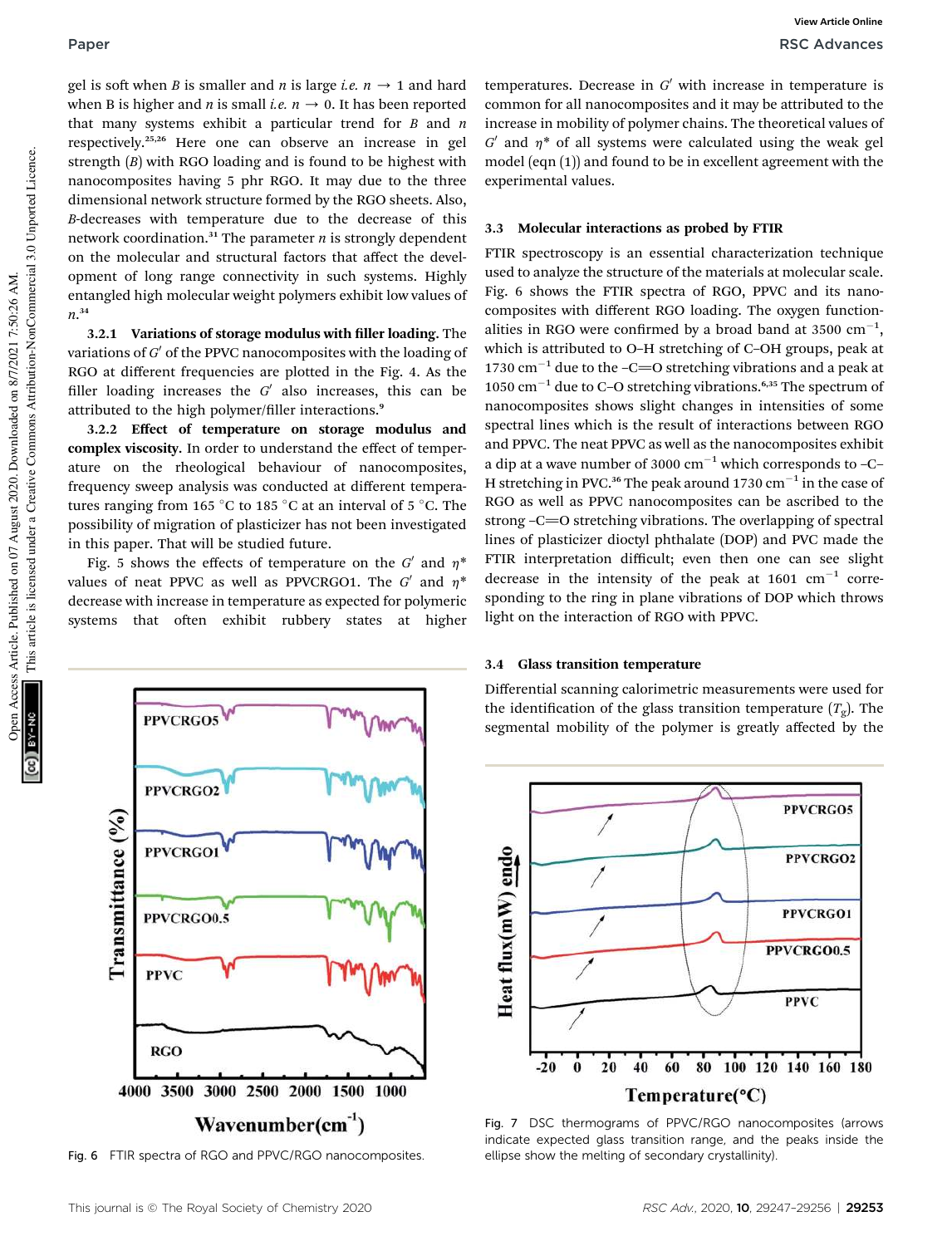interactions of nanofillers which influence the  $T_g$  of the matrix. DSC thermograms of PPVC and its nanocomposites are shown in Fig. 7. The  $T<sub>g</sub>$  of PPVC and its nanocomposites is expected to appear at low temperatures as shown by arrows but it is very difficult to be identified as well as distinguished due to the high amount of plasticizer content in all the systems. It has been reported in literature that increasing the amount of plasticizer causes broadening of the glass transition zone.<sup>37</sup>

In order to highlight the glass transition temperature region, we have adopted a protocol inducing physical aging in the amorphous phase as described in the experimental section. Indeed, the signature of physical aging in the amorphous phase corresponding to an endothermic peak superimposed onto the heat flow step in the glass transition range is observed as well described in the literature.<sup>38,39</sup>

According to the literature<sup>40</sup> a  $T_{\rm g}$  is expected around 10  $^{\circ}$ C, but as shown in Fig. 7 a single scan investigated by classical DSC is not sufficient to probe a  $T_{\rm g}$  in this temperature range. The  $T_{\rm g}$ range seems to be very wide, and the heat flow steps in this range are very low irrespective of the type of sample. Thus, we performed aging procedure to determine the glass transition temperature and the corresponding  $\Delta C_p$ . The heat flow curves obtained from DSC investigations are given in Fig. 8. Full lines and dotted lines correspond to the 'aged' and 'unaged' curves respectively. As can be seen for all the samples, an endothermic peak is superimposed onto the heat flow step around 10  $^{\circ}$ C, which is a clear signature of the glass transition range. Thus, it is possible to extract from the unaged spectra the  $T_{\mathrm{g}}$  taken at the middle point, and the  $\Delta C_p$  at this temperature for each sample. The precise  $\Delta C_p$  values have been estimated by normalizing with the mass of PPVC (without filler). All the values are given in Table 3. For estimating the uncertainty on the measurement, each sample has been tested three times. The error bars given in Table 3 correspond to the greatest gaps.



Fig. 8 Physical aging of PPVC/RGO nanocomposites at  $T_a = -10$  °C during 15 h.

Table 3 Values of the glass transition temperature taken at the middle point  $T_{\mathsf{g} \; \mathsf{mid}}$ , the heat capacity step taken at  $T_{\mathsf{g} \; \mathsf{mid}}$   $\Delta C_{\mathsf{p}(\mathsf{T}_{\mathsf{g} \; \mathsf{mid}})}$ , and the melting temperature of secondary crystallinity taken at the maximum of the peak, of PPVC/RGO nanocomposites

| Samples              |          | $T_{\text{g mid}}$ (°C) $\Delta C_{\text{p}(T_{\text{g mid}})}$ (J $g^{-1}$ K <sup>-1</sup> ) | Melting of secondary<br>crystallinity $({}^{\circ}C)$ |
|----------------------|----------|-----------------------------------------------------------------------------------------------|-------------------------------------------------------|
| <b>PPVC</b>          | $7 + 1$  | $0.10 + 0.01$                                                                                 | $83 + 1$                                              |
| PPVCRGO0.5           | $5 + 1$  | $0.12 + 0.01$                                                                                 | $87 + 1$                                              |
| PPVCRGO1             | $7 + 1$  | $0.13 + 0.01$                                                                                 | $87 + 1$                                              |
| PPVCRGO <sub>2</sub> | $12 + 1$ | $0.13 + 0.01$                                                                                 | $88 + 1$                                              |
| PPVCRGO5             | $10 + 1$ | $0.12 + 0.01$                                                                                 | $88 + 1$                                              |

According to the accuracy evaluated experimentally by experiment repetition, we can conclude that there is no evolution of the  $\Delta C_p$  values with the filler content. We obtain an average value of  $\Delta C_{\rm p} = 0.11 \pm 0.01$  J  ${\rm g}^{-1}$  K<sup>-1</sup>. This surprising behaviour has been already observed in other nanocomposites.<sup>41,42</sup> But, in terms of  $T_g$ , we can conclude that this temperature slightly increases with the amount of filler, from  $T_{\rm g}$  $= 7 \pm 1$  °C up to  $T_g = 10 \pm 1$  °C. These results are consistent with literature.<sup>12</sup> The amount of amorphous phase is constant irrespective of the filler content (*i.e.*  $\Delta C_p$  is constant), but the molecular relaxation is excessively constrained in this amorphous phase, inducing an increase of *T*g. Furthermore, an increase in  $T_g$  variations can be correlated to an exfoliated system,<sup>41</sup> this result being consistent to the morphologies observed by TEM (Fig. 1). Furthermore, a  $T_{\rm g}$  increase highlight the decreasing in molecular mobility due to the high fillermatrix interactions.

#### 3.5 Secondary crystallinity in PPVC/RGO nanocomposites

Apart from low temperature glass transition, we obtained melting peaks at high temperature (around 80 °C), indicated using an ellipse in Fig. 7. These melting peaks can be attributed to the secondary crystallinity of PPVC, which is developed during storage at room temperature.<sup>43</sup> The melting of secondary crystallinity is given in the Table 3. It is well known that plasticization decreases the  $T<sub>g</sub>$  of PVC by reducing the cohesive forces between polymer chains. The glass transition of PPVC is situated below room temperature. Therefore, storage at room temperature means the annealing of plasticized samples. The stiffening of products containing PPVC over the course of time is also the result of this acquired crystallinity.<sup>43</sup> It has been reported in the literature that the crystalline micro domains PPVC melt at the processing temperature and reformed during the cooling of fused PPVC.<sup>22</sup> A slight increase in melting temperature of secondary crystallinity could be noticed upon the addition of RGO. This indicates the restriction of motion of polymer chains due to the interaction between RGO and PPVC and also the reinforcing effect of RGO. Hence it can be realized that RGO has a positive role in delaying the stiffening of objects made of PPVC. Furthermore, we can observe through the amplitude of the melting peak, which the secondary crystallinity concerns the same quantity of matter whatever the filler amount is. Thus, the increase of the  $T<sub>g</sub>$  is not due to the presence of secondary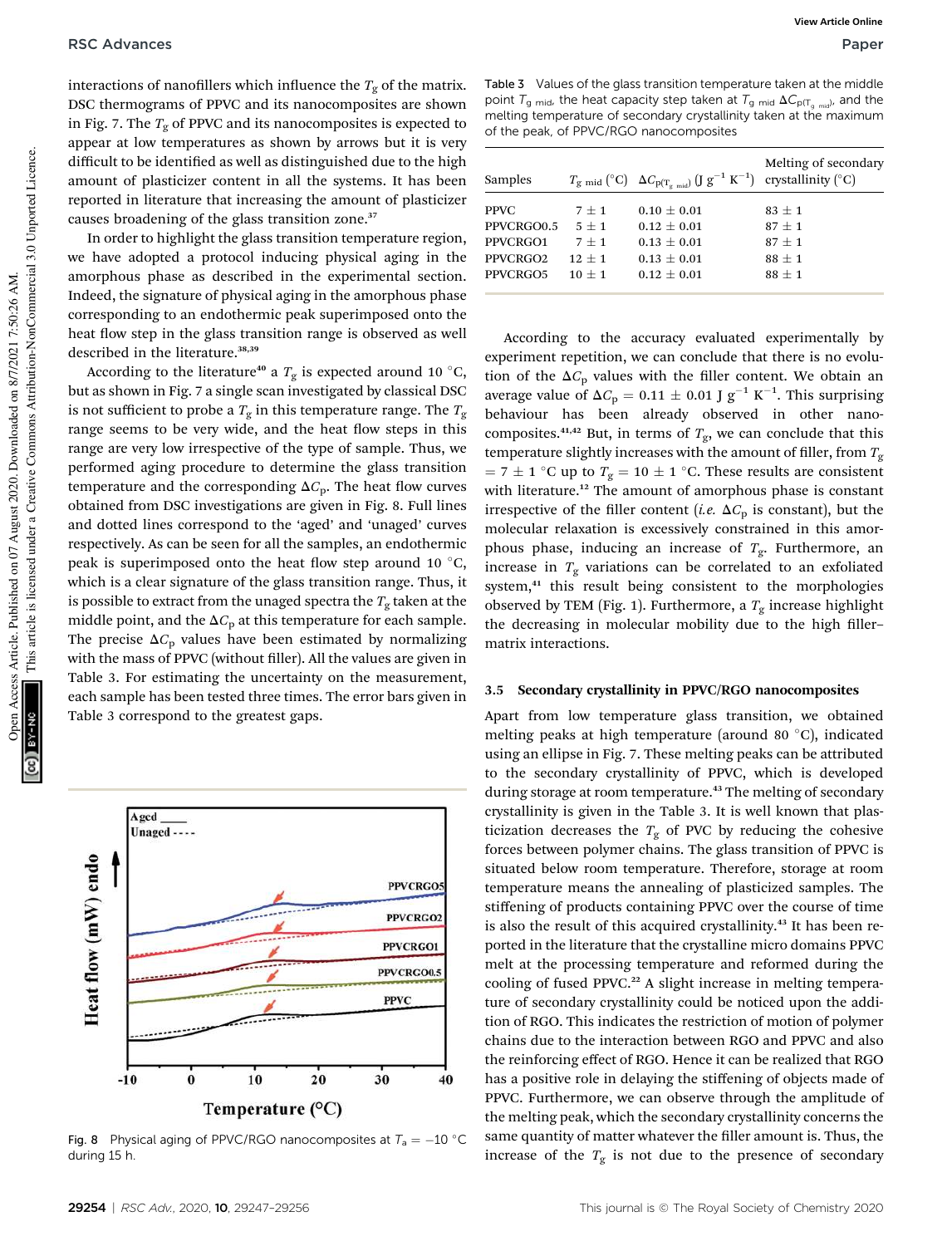crystallinity, but due to an increase in the filler content, *i.e.* to an increase in filler/matrix interactions.

## 4. Conclusions

Nanocomposites of PPVC with RGO were prepared using melt mixing technique. The FTIR spectra revealed changes in intensities of some spectral lines which is the result of interactions between RGO and PPVC. Morphology and melt rheological response indicated increased filler-polymer interactions leading to an effective dispersion. The rheological properties of the nanocomposites melt were influenced obviously by the incorporation of RGO. With increasing RGO content, moduli and complex viscosity were enhanced. Under the contribution of the RGO networks, the nanocomposites made a transition to solid-like behavior. The rheological parameters obtained using theoretical fitting are in agreement with the experimental values. DSC and physical aging protocol showed an increase of the glass transition temperature  $T_g$  with increase in RGO loading, proving a very good interaction between fillers and matrix and confirming exfoliated morphologies. Furthermore, DSC experiments highlighted the secondary crystallinity due to the storage at room temperature. RGO has a positive role in delaying the stiffening of objects made of PPVC. The work revealed that RGO enhances all the properties of PPVC making the resultant nanocomposites more effective and a better choice for desirable applications.

## Conflicts of interest

There are no conflicts to declare.

## Acknowledgements

The authors are grateful to CSIR New Delhi for financial support, student Fardoussa Abdourahman Omar, Normandie Univ, UNIROUEN Normandie, INSA Rouen, UMR CNRS 6634, Groupe de Physique des Matériaux, 76801 Saint Etienne du Rouvray and Pious. C. V, School of Chemical Sciences, Mahatma Gandhi University for their precious help and Dr Pramoda Kumari, IMRE for Microscopy.

## References

- 1 Y. Cui, S. I. Kundalwal and S. Kumar, *Carbon*, 2016, 98, 313– 333.
- 2 D. Wang, Y. Bao, J. Zha, J. Zhao, Z. Dang and G. Hu, *ACS Appl. Mater. Interfaces*, 2012, 4, 6273–6279.
- 3 H. Bin Zhang, W. G. Zheng, Q. Yan, Y. Yang, J. W. Wang, Z. H. Lu, G. Y. Ji and Z. Z. Yu, *Polymer*, 2010, 51, 1191–1196.
- 4 J. Kim, *Int. J. Nanomed.*, 2016, 11, 1927–1945.
- 5 S. R. Ahmad, R. J. Young and I. A. Kinloch, *Int. J. Chem. Eng. Appl.*, 2015, 6, 1–5.
- 6 T. S. Srinivasarao Yaragalla, C. Sarath Chandran, N. Kalarikkal, R. H. Y. Subban and C. H. Chan, *Polym. Eng. Sci.*, 2015, 55, 2439–2447.
- 7 M. Birenboim, R. Nadiv, A. Alatawna, M. Buzaglo, G. Schahar, J. Lee, G. Kim, A. Peled and O. Regev, *Composites, Part B*, 2019, 161, 68–76.
- 8 Y. M. Ma, Y. F. Zhuang, X. Y. Cao, J. N. Zhang, Y. Y. Ma, X. X. Shang, J. X. Lu, S. L. Yang and K. Zheng, *Composites, Part A*, 2019, 120, 49–55.
- 9 P. Pötschke, M. Abdel-Goad, I. Alig, S. Dudkin and D. Lellinger, *Polymer*, 2004, 45, 8863–8870.
- 10 X. Yang, Y. Zhan, R. Zhao and X. Liu, *J. Appl. Polym. Sci.*, 2012, 124, 1723–1730.
- 11 N. M. Barkoula, B. Alcock, N. O. Cabrera and T. Peijs, *Polym. Polym. Compos.*, 2008, 16, 101–113.
- 12 S. N. Tripathi, R. S. Malik and V. Choudhary, *Polym. Adv. Technol.*, 2015, 26, 1558–1566.
- 13 F. J. S. Lei Du and M. Namvari, *Rheol. Acta*, 2018, 57, 429–443.
- 14 S. Kashi, R. K. Gupta, T. Baum, N. Kao and S. N. Bhattacharya, *Composites, Part B*, 2018, 135, 25–34.
- 15 K. Liao, S. Aoyama, A. A. Abdala and C. Macosko, *Macromolecules*, 2014, 47, 8311–8319.
- 16 T. Ramanathan, A. A. Abdala, S. Stankovich, D. A. Dikin, A. M. Herrera, R. D. Piner, D. H. Adamson, H. C. Schniepp, X. Chen, R. S. Ruoff, S. T. Nguyen, I. A. Aksay, R. K. Prudhomme and L. C. Brinson, *Nat. Nanotechnol.*, 2008, 3, 327–331.
- 17 O. Faruk and L. M. Matuana, *J. Vinyl Addit. Technol.*, 2008, 14, 60–64.
- 18 N. H. Abu-Zahra and A. M. Alian, *Polym.-Plast. Technol. Eng.*, 2010, 49, 237–243.
- 19 H. E. Bair and P. C. Warren, *J. Macromol. Sci., Part B: Phys.*, 1981, 20, 381–402.
- 20 G. Teyssedre, H. Reinecke, T. Corrales, R. Navarro and P. Tiemblo, *Macromolecules*, 2005, 38, 10820–10828.
- 21 N. Hata and A. V Tobolsky, *J. Appl. Polym. Sci.*, 1968, 12, 2597–2613.
- 22 C. Wilkes, C. Daniels and J. Summers, *PVC Handbook*, 2005, vol. 184.
- 23 K. S. Subrahmanyam, S. R. C. Vivekchand, a. Govindaraj and C. N. R. Rao, *J. Mater. Chem.*, 2008, 18, 1517.
- 24 H. Akhina, P. Mohammed Arif, M. R. Gopinathan Nair, K. Nandakumar and S. Thomas, *Polym. Test.*, 2019, 73, 250–257.
- 25 L. H. Viculis, J. J. Mack and R. B. Kaner, *Science*, 2003, 299, 1361.
- 26 H. Kim, Y. Miura and C. W. Macosko, *Chem. Mater.*, 2010, 22, 3441–3450.
- 27 C. M. Wu, S. S. Cheong and T. H. Chang, *J. Polym. Res.*, 2016, 23, 1–9.
- 28 S. G. Jiajia Zou, L. Su, F. You and G. Chen, *J. Appl. Polym. Sci.*, 2011, 121, 1725–1733.
- 29 C. Gao, S. Zhang, F. Wang, B. Wen, C. Han, Y. Ding and M. Yang, *ACS Appl. Mater. Interfaces*, 2014, 6, 12252–12260.
- 30 J. Bai, R. D. Goodridge, R. J. M. Hague, M. Song and M. Okamoto, *Polym. Test.*, 2014, 36, 95–100.
- 31 D. Gabriele, B. De Cindio and P. D'Antona, *Rheol. Acta*, 2001, 40, 120–127.
- 32 K. A. Ramya, R. Srinivasan and A. P. Deshpande, *Rheol. Acta*, 2018, 181–195.